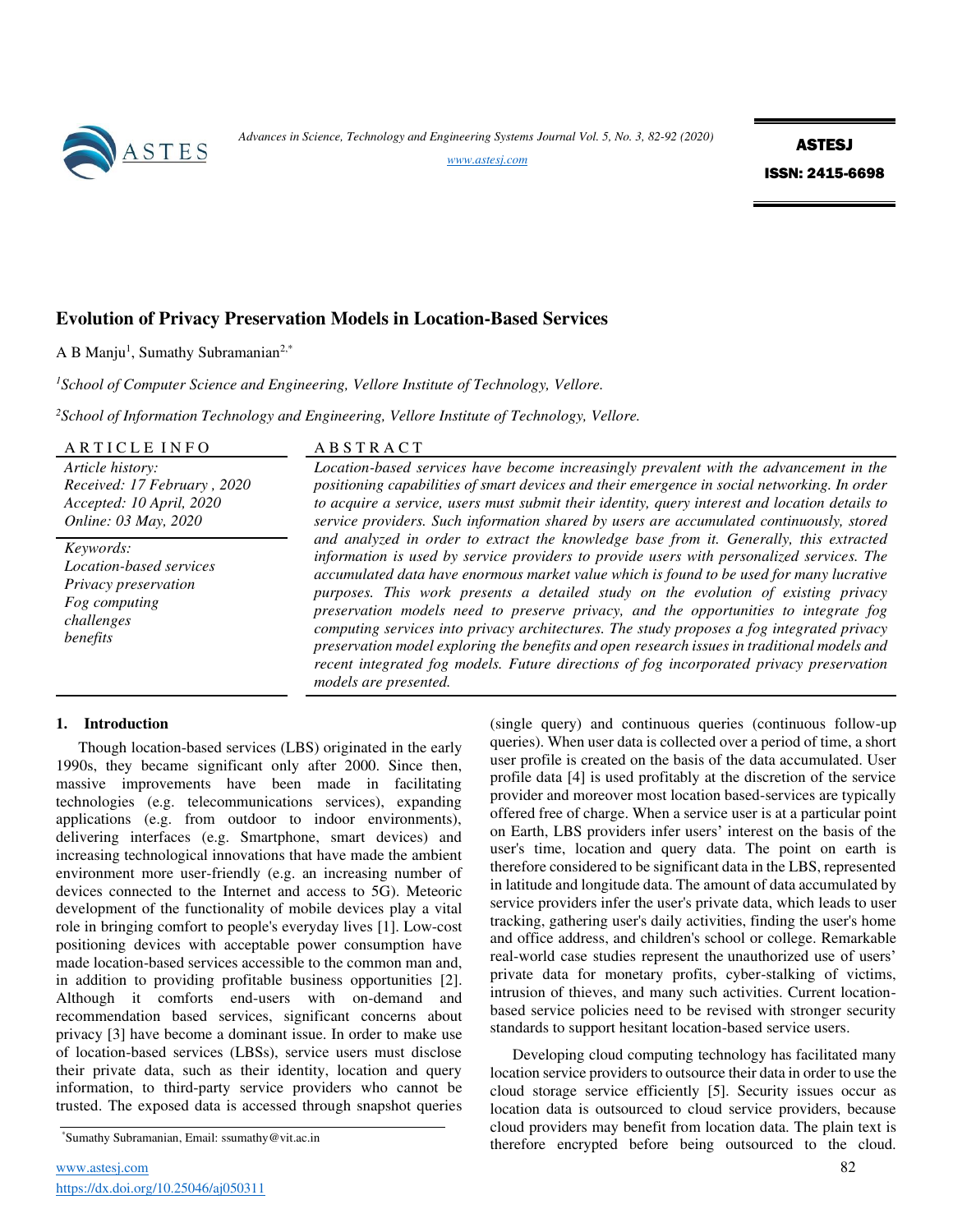Cryptographically signed data cannot be transferred directly to location service users. Users should therefore be assured of the key to the decryption of the data. Users must receive encrypted data from the cloud and keys from service providers. But, this track of users-cloud and, users-LSP (Location Service Provider), have privacy issues. The cloud service provider operates as a user and collect decryption keys (dual identity attacks [6]). Integrating cloud servers into location privacy models have increased complexities at user and LSP end. Simultaneously, fog computing systems have developed to provide distributed services at the edge of the networks [7]. Contemporary development in cloud computing technology has introduced fog computing, with features such as distributed architecture, location awareness, enhanced security, local storage, processing, increased latency, and connectivity support. The fog integrated design models for location-based services have become significant [8]. Generally, location based privacy schemes support peer-to-peer and trusted third party (TTP) models. Users need to undertake privacy and security policies in peer-to-peer models, as they do not implement intermediate servers, while in TTP-based models, intermediate servers manage privacy and security protocols. Recent work, such as K-anonymity [9] dummy based [10] and mix zone [11] models, have adapted TTP servers to ensure privacy and security. Adapting TTP servers have some drawbacks, such as an intruder hacking TTP to access confidential user data. This has prompted many design models to incorporate fog services and enhance protection and privacy in location-based services. Fog servers can replace conventional TTP servers by preventing TTP vulnerabilities such as single point failures and security issues. Although recent studies have introduced fog servers [12] as an intermediate server, the dynamics of fog servers have not been used exhaustively in privacy preservation models. This work explores privacy preservation in location-based services, as well as the feasibility and benefits of integrating fog servers as middleware instead of TTP servers.

The survey explores traditional privacy preservation models and recent fog integrated models to understand the benefits of integrating fog into privacy architectures. In addition, two different types of privacy preservation models are proposed, such as the integration of fog in the user-collaborative approach and the trusted third-party approach. Overall, the survey presents opportunities for future directions for the preservation of privacy in location-based services and benefits in integrating fog into the privacy preservation architecture.

The paper is structured as follows. Section 2 presents the evolution of privacy concern in location-based services, followed by need for privacy preservation in location-based services in section 3. Traditional privacy models for location-based services are detailed in section 4; section 5 uncovers the location privacypreservation attributes for location-based services. Motivation of integrating fog computing in privacy models is presented in Section 6, followed by Section 7 covering existing fog integrated privacy preservation models. Section 8 details the proposed fog incorporated approaches and Section 9 presents the conclusion of the work.

### **2. Evolution of privacy concern in location-based services**

[www.astesj.com](http://www.astesj.com/) 83 The scientists at MIT initiated the concept of GPS for the first time on October 4, 1957 and observed that the frequency of the

radio signals from the Russian satellite increased as it approached closer and decreased as it moved away. They were able to track the position of the satellite and the speed of movement using the frequency of the signals. Using the distance from the satellite, the position of the receiver in the ground can be tracked. The theory has grown, creating a huge impact in the field of GPS systems. Currently (2019) there are 74 GPS satellites operating in space where 31 are operational, 9 are being assessed for failure replacement, 2 are being tested, 2 lost during launch and 30 have expired. At the early stage of development, locationbased services were segmented into location-based tracking applications and position-based applications. In tracking applications, push services, such as local fast food commercials, are pushed into users ' smart devices, and in the positioning applications, the device location is used to update the timing of the mobile phone. The lightweight dynamic pseudonym approach [13] was developed as part of the service agreement and the active pseudonym is chosen by the user and submitted to the service provider. In order to provide the service, the service provider logs into the dynamic pseudonym. The pseudonym is dropped by the user at the end of the service. The service provider logs into a complex alias to provide the service. However, in agreement with the service provider, the pseudonyms are created by taking into account the service providers as a fully trusted party, whereas the trust agreement is not defined.

The need for trustworthy and intelligent middleware telematics (location-based telematics) is addressed by the authors in [14], who pioneered the idea of middleware servers to forward the user's request to telematics servers. But the principle of confidence for smart middleware is not obvious. The work proposed by [15] elaborates the privacy concerns of mobile users and the importance of designing an option that allows users to turn off the location of their devices. The authors survey a community of location-based service users in another distinct study [16] and conclude that "service users are not very concerned about their privacy when the services are helpful in emergencies. A comprehensive risk prediction analysis of LBS adoption is presented in [17]. This analysis reveals different ways in which consumers can adapt LBS, such as the revision of device policies towards consumers, the social contract between service providers and consumers, the integration of third parties for privacy services and privacy preferred services. The research in [18] states that most LBS providers are mobile communication providers, and hence privacy risks are higher than individual LBS providers. Mobile communication providers can easily track the mobile users' through cell tower information. The user cooperative method has been suggested in [19], where an agent is randomly chosen from the user group to forward group communications to service providers. However, collaborative user selection policies have not been established. The proposed work in [20] implements Casper server to respond to requests of, especially anonymous queries. The incorporation of Casper increases the complexity of the service providers' architecture in the LBS. Region-aware privacy protection technique is proposed in [21]. Two types of dummy selection strategies, such as circular area-based and grid area-based, have been developed. Compact processing is designed on the server-side for the processing cost reduction of dummy users. The practical feasibility of modifying the architecture of the server-side is challenging, as multiple users have different adoptions of privacy protection. The proposed hybrid approach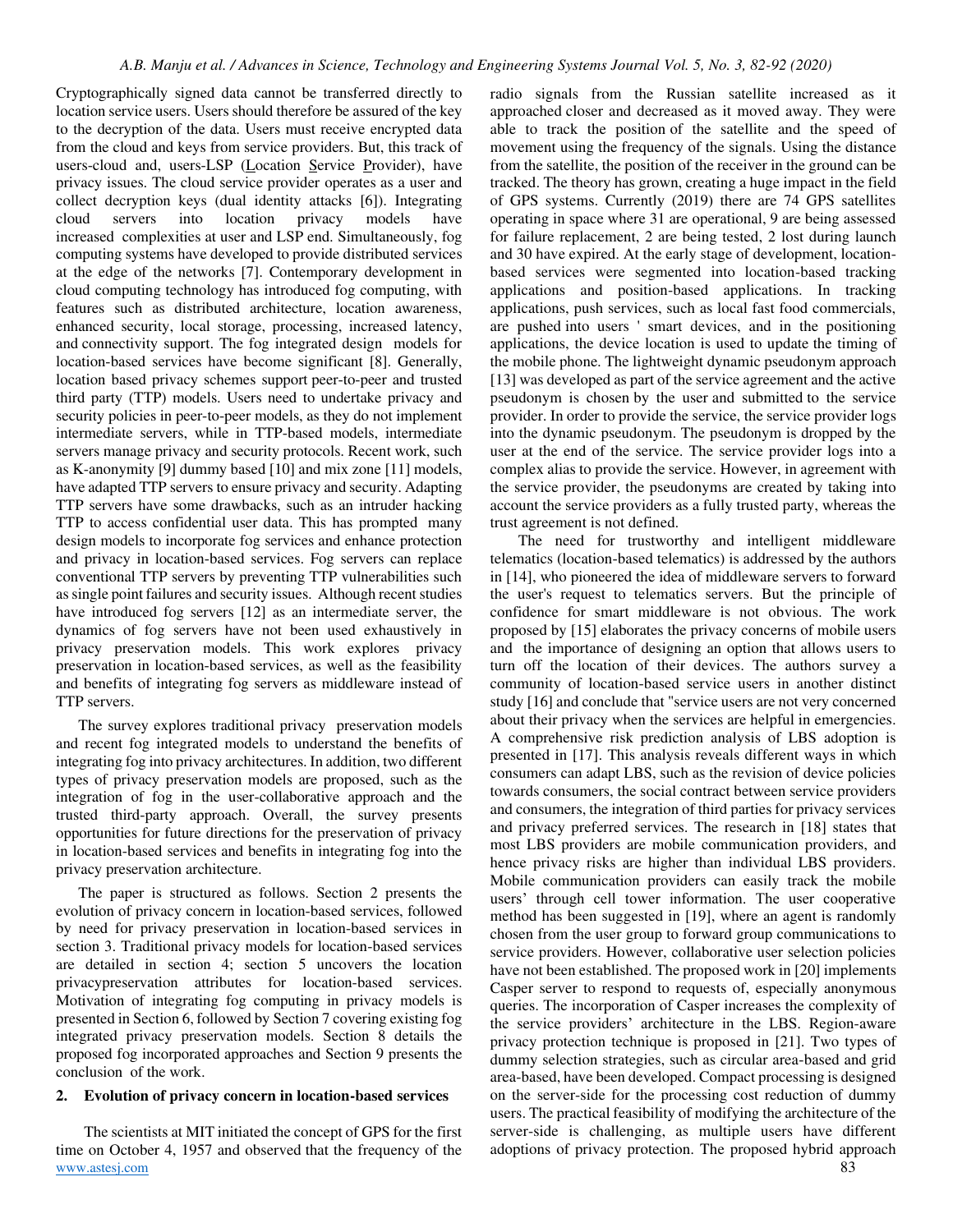[www.astesj.com](http://www.astesj.com/) 84 [22] allow users to switch between the peer-to-peer and collaborative approach based on the number of neighboring peers present. The aim of this work is to provide users with privacy in either case. An anonymous server is used in another query based privacy protection system [23] to forward queries from users to location service providers. The anonymous server shields the identity of the users, sending users request as anonymous request to achieve privacy. Nevertheless, the trust between the user and anonymous server has not been discussed in this study. The proposed work in [24] aims to protect the privacy of users without a trusted third party. Cloud server support is used to evaluate the user density present in each region in order to achieve user-side spatial cloaking. Distributed anonymous servers are deployed as a proxy between the LSP and users in order to forward the spatial cloaking area of group of users to LSP [25] .Yet it is burdensome to deploy and manage the distributed network of servers. The query privacy scheme proposed in [26] has a trusted agent to maintain network parameters such as key management and data management between a service provider and a cloud server. To access the device parameters, the user registers with service providers and requests the query from cloud service providers. The system must, however, maintain a completely trusted agent. Moreover adversaries target trusted agents. In [27] the dummybased approach enhances the dummy features. The dummies are placed at the level as of the speed of the real users. The dummies and the real users are crossed to recover from the accidental reveal of a real user. There is no emphasis on the consistency of the number of dummies to choose. In [9], the collaborative scheme, user device memory is utilized to cache the query request. The trusted agents are eliminated, and the user's collaborative cache enhances the system by sharing the query among the collaborative users. The trust between the users are not elaborated. The dual protection model in [28], provide data privacy to service providers and query privacy to users'. The proposed model outsources the database of service providers to cloud servers by encrypting it. Users availing the service, register with service providers and obtain the secret key. The encrypted data from the cloud is decrypted at the users' side with keys. This model considers that cloud service providers do not collude with any other entities; however, possibilities are not focused. The system model proposed in [29] has a convertor and anonymizer in between user and the LBS provider. The convertor defines the user-defined grid to a uniform grid and is sent to the user. The encrypted request is forwarded to the anonymizer and the encrypted response from a service provider is forwarded from anonymizer to user. The anonymizer also maintains cache of the data for future queries. The maintenance of more than one middle agent increases maintenance complexities and have practical feasibility concerns. The R-constrained dummy based scheme proposed in [30], constructs virtual circles throughout the trajectory of the users for trajectory protection. The cost of processing the dummies is burdensome for the system. The semantic information of the location is utilized to generate fake queries [31]. In this approach, the queries are generated by the system based on the time and the location semantic information. However, the users' queries are not always related to the semantic location information of the users. To enhance the caching based design, a trusted agent in the middle is utilized to cache the efficient data that is frequently requested by the majority of users [8]. The trusted agent combines the K-spatial request from many users and eliminates the

duplicates, to enhance the processing time at the server and to reduce the network traffic. The agent may collect sensitive users' information and use them profitably. The ongoing research evolution in location-based services is described widely in [32].

At the initial stages (2000-2004) users had less concentration on their privacy as they are helpful in emergency services. Moreover, awareness of nefarious activities was less. The awareness of users' information collection at the service providers' side was increasing (2002-2005), hence users' hesitation towards the usage of LBS was increasing. As a result, the service providers started revising their privacy policies in making them transparent to the service users' (2005). In the period (2000-2006), most of the location-based services are provided by mobile communication providers; hence providing privacy protection becomes complex. As mobile communication providers monitor the users' location based on cell tower information. In (2005-2006) simple pseudonym exchange models were proposed to hide the identity of the users. Random user collaboration approaches were initiated to eliminate agent in the middle. As the users' devices are not much capable of storing the queries for the future, the caching was not feasible. In (2007- 2009), the random selection models were proposed to select the dummy users' and the behavioral pattern of the dummies was not much concentrated. In (2010-2012), many trusted third parties in the middle were proposed. They were deployed as a single agent or multiple agents as per the requirements. Various levels of user side caching have been proposed during (2012-2016), as the storage capabilities of smart devices have been enhanced. In addition, the number of location-based services increased dramatically, with third-party service providers starting to use cloud storage services. During (2016-2019), dummy-based strategies have been provided at the level of real user activity by improving dummies ' behaviors and concentrating on the locations where dummies are chosen. In addition, distributed computing, such as fog computing, was incorporated into privacy preservation models instead of trusted agents.



Figure 1: Percentage of mobile internet users from 2014 to2019 [34]

#### **3. Need for privacy preservation in location-based services**

According to Allied Market Research [33], location-based service market is expected to grow from 23.74 billion in 2018 to 157.34 billion in 2026. The enormous increase in the number of mobile Internet users has also triggered an increasing number of location-based applications. Figure 1 shows the rate of increase in the number of mobile phone internet users [34].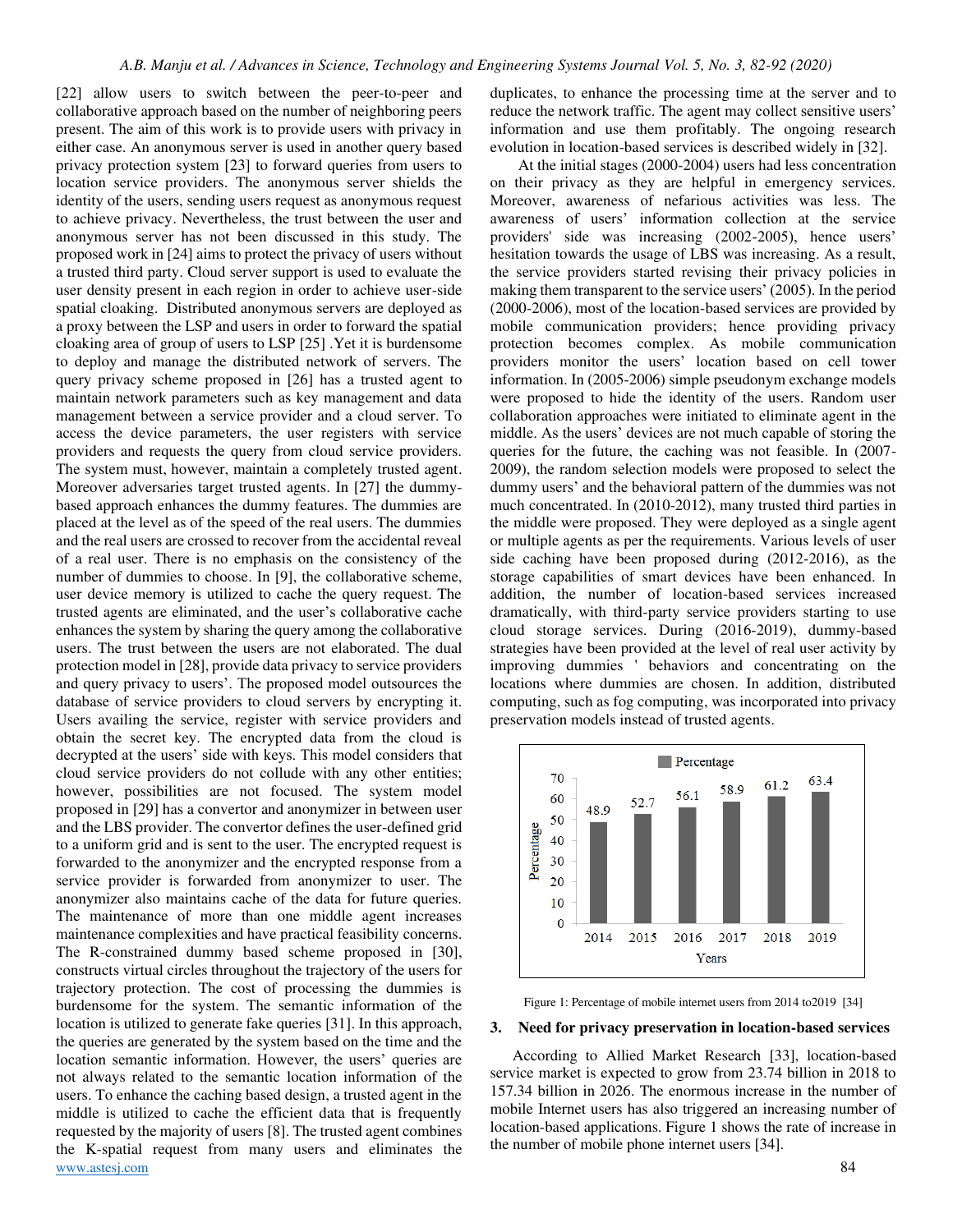The need for privacy and awareness among service users is increasing as a result of the increasing number of online cybercrime cases. The trendy and dominant online social networking websites, such as Facebook and Twitter, provide registered customers with a free-of-cost subscription. These giant organizations have users from all over the world, where activities such as user's personal information, official follow-ups are deliberately uploaded to users. However, there are other unknown sources of information service providers can avail, such as locations from where the users' login, monitoring users' online activities to extract the users' interest for personalised advertisements and recommendations that have huge business profits. Service providers have no right to use the information of users for unauthorized purposes. There is no law controlling the information distributed from the service providers end to other third parties. The information includes privacy data that contain user's personal habits, regular timeline visits, business profits, banking details, and family member information. When this private information reaches the hands of targeted attackers, it can lead to unwanted stalking, theft, abuse of women, and kidnapping.

Increasing numbers of cyber-crime cases enable privacy breeches from small organizations to large service providers. In 2011, iPhone's hidden location synchronization was uncovered, and user locations were sent to Apple without user's knowledge. Similarly,angry bird game collects the age, gender, and location of the user [35]. The main concern of users is that the private information is trapped in the hands of adversaries that result in vulnerabilities.

#### • Privacy threats

 Location service users are exposed to threats in many ways, such as tracking service users (tracking threats), mapping online identity to real-world identity (identification threats) and uncovering online behavioral patterns (user profiling threats).

### • Tracking threat

 Service users need to use location-based services in many situations to know the location information. Timing information related to the service request is the significant data that links the day-to-day activities of users in accordance with time [36]. When these private data are analyzed, the adversary may be able to track the location of the user throughout the day [37]. With accurate data analytics, past, present and future locations of users are easily exposed to attackers.

### • Identification threat

The online identification used by users can be linked to the real-world identity of users with the help of quasi-identification attributes such as geographical tags in uploaded photos, home and office addresses from personal websites [38]. Adversaries may be able to identify the real identity of the user and map the data of the user.

### • User threat profiling

The location information associated with the time exposed by the user reveals the user's private information [39]. When the online activities of users are documented for a period of time, the data analyzed reveals user profiles containing health conditions,

religious beliefs, marital status, political interest, business details, and the home branch of the bank [40].

### **4. Traditional system models of privacy preservation for location-based services**

The generic framework of location-based service is the Peerto-Peer and trusted third party model.

### *4.1. Peer-to-Peer model*

The basic structure of the peer-to-peer model is illustrated in Figure 2, which consists of three entities, such as location-based service users, location providers and location-based service providers. With the help of GPS technology, the user acquires the current location from the location provider via his smart device. The current location of the user is then sent to locationbased service provider along with the user identity and query interest to avail the service. The location-based service provider responds with the location of the user based on the query request.



Figure 2: Peer-to-Peer Architecture

In the peer-to-peer model, data is communicated between the service user and the service provider directly. The privacy of users are defined by a user-trusted collaboration model [9] or with the help of online friends circles such as social networking friends [41]. In general, users' do not send the unprocessed data to the service providers, hence in [42], the users get collaborated locally with n-hop distance and the data grouped is sent to the service providers. The advancement of social networking sites has increased social friendships and their bonding. Trust between social friends is used to hide private data sent to the (Location Service Provider) LSP. Location obfuscation models have been implemented as dummy-based approaches [27] and location perturbation approaches [43]. In obfuscation models, users independently outsource their data as anonymous data such as enlarging their position in an area and adding dummy users. The main drawback of the model is the service user, who becomes solely responsible for the outsourcing of the data. However, these models do not require additional systems to support. In feelingslocation privacy [3], the authors have presented the depersonalization of location-based on user-desired location The k-locations chosen for the protection of privacy are based on the priority of the user and also on the popularity of the region. In this approach, finding k-locations is a complicated process, as all locations chosen must be equally popular as users' location.

The dummy-based approach formulated in [31] considered the correlation between the location subject and the query type to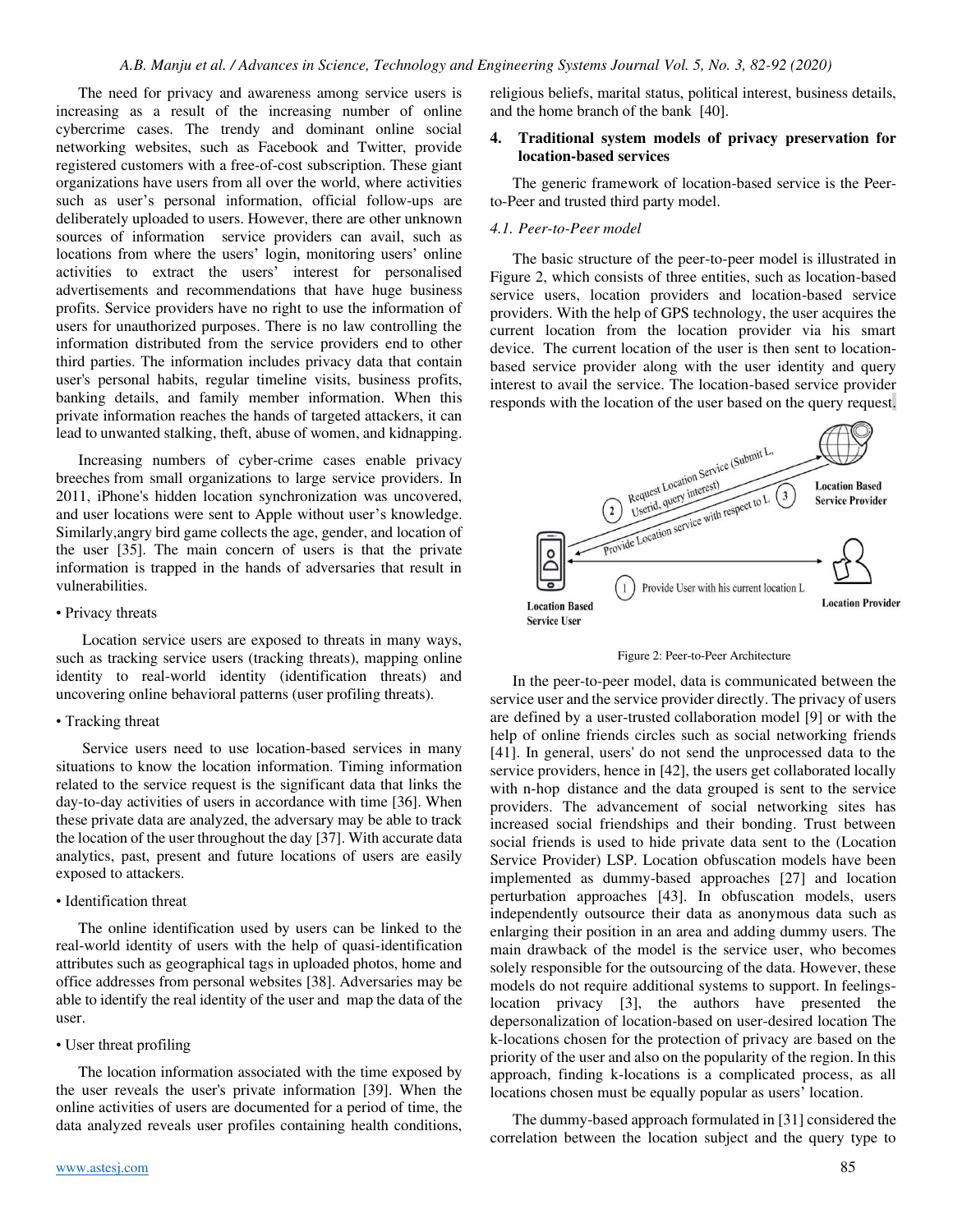generate more robust dummies. Dummies are created in locations where the semantic subject information and the query type are the most appropriate. Finding dummy locations to match semantic information is complex as it depends on the spatial distribution of a region. The authors of the user-centric location privacy architecture [44] proposed the user-desired level of privacy in which the service user decides which data to be sent and which should not. Although service automation has enhanced the process, finding dummy locations with service similarities in all geographic regions is still complex. The asymmetric encryption technique involved in [45] preserves the sharing of private locations with social friends. The location can only be known to friends by decrypting the location information. Encryption and decryption increase the number of messages being exchanged between friends. The dummy-based approach proposed in [27] creates dummies with a replica of the actual user. Dummies are limited to travel and are managed to keep similar to the actual user. User membership benefits could save the cost of dummy user processing in location-based services. However, in the current research, the conditions for the number of dummies to be created have not yet been defined.

### *4.2. Trusted third party-based architecture*

The architecture of the trusted third party server is shown in Figure 3. Unlike the peer-to-peer model, third-party servers have been integrated between the location-based service user and the location-based service provider. The user obtains the current location from the location provider, and then sends the user's identity, current location, and query interest to the trusted third party server. A trusted third-party server also receives a request from other service users. The user-identity is hidden and the query is sent to a location-based service user as an anonymous query using a third party server. Service response from location-based service providers is sent to trusted third party servers, and third party servers finally segregate user response and forward it to service users.



Figure 3: Trusted third party based architecture

The TTP servers are responsible for the data submitted by users. The cost of incorporating TTP servers is an additional burden for service users. Attackers may target TTP servers to access private data. Trust maintenance between the service user and the TTP server defines the robustness of the system. TTP servers are implemented as fully trusted [46] or, in some cases, as semi-trusted [6], to overcome privacy threats. The location transformation approach [47] replaces a fully trusted third-party server with a semi-trusted server and a function generator as an intermediary. Semi-trusted servers and function generators work independently. The function generator transforms the location coordinates, and without the knowledge of the transformation parameter, the semi-trusted server does not have a chance to learn the true location. This approach has an additional burden on the execution of a function generator and a semi-trusted server, making the model expensive. The trusted third party intermediary servers involvement in [48] forms a user group under the intermediary server. The authors argue that there is no need to exchange pseudonyms (in order to hide the real identity of the users) as they do not enhance security; instead, the members of the group are qualified on the basis of positive, negative and no change in membership to continue with the group on the basis of their activities. However, trusted third-party servers are expensive and maintaining a group becomes more complex.

The k-anonymity approach [49] involves the location perturbation server in the middle. The intermediate server maintains the private data of the k-users and sends the group request to the LBS to protect the identity, location and query of the k-users. However, trust issues arise from the trusted location perturbation server implementation. Incorporating more than one TTP server has also been experimented to prevent TTP from learning private data of users [50].

### **5. Attributes of location privacy**

Figure 4 shows the attributes of location privacy. The service user identity can be an email ID, phone number, unique login ID and device ID. There are many LBS applications that require verification of email ID or phone number before acquiring the service. Few LBS applications do not ask for any user identities, such as finding "My location" in Google. However, the service is used based on the continuous monitoring of the type of service obtained with a many context-based link information about the user obtained at service providers end. The user's identity is protected by the use of pseudonyms acquired from TTP servers. The real identity of the user is replaced by a pseudonym (fake ID). Whenever different pseudonyms are used, the adversaries find it hard to track the user. However, when TTP servers work with LSPs, real users can be easily tracked. As a result, user collaboration approaches have evolved [51]. In collaborative user approaches, users exchange their user ID in a temporary collaboration that eliminates TTP servers.



Figure 4: Attributes of location privacy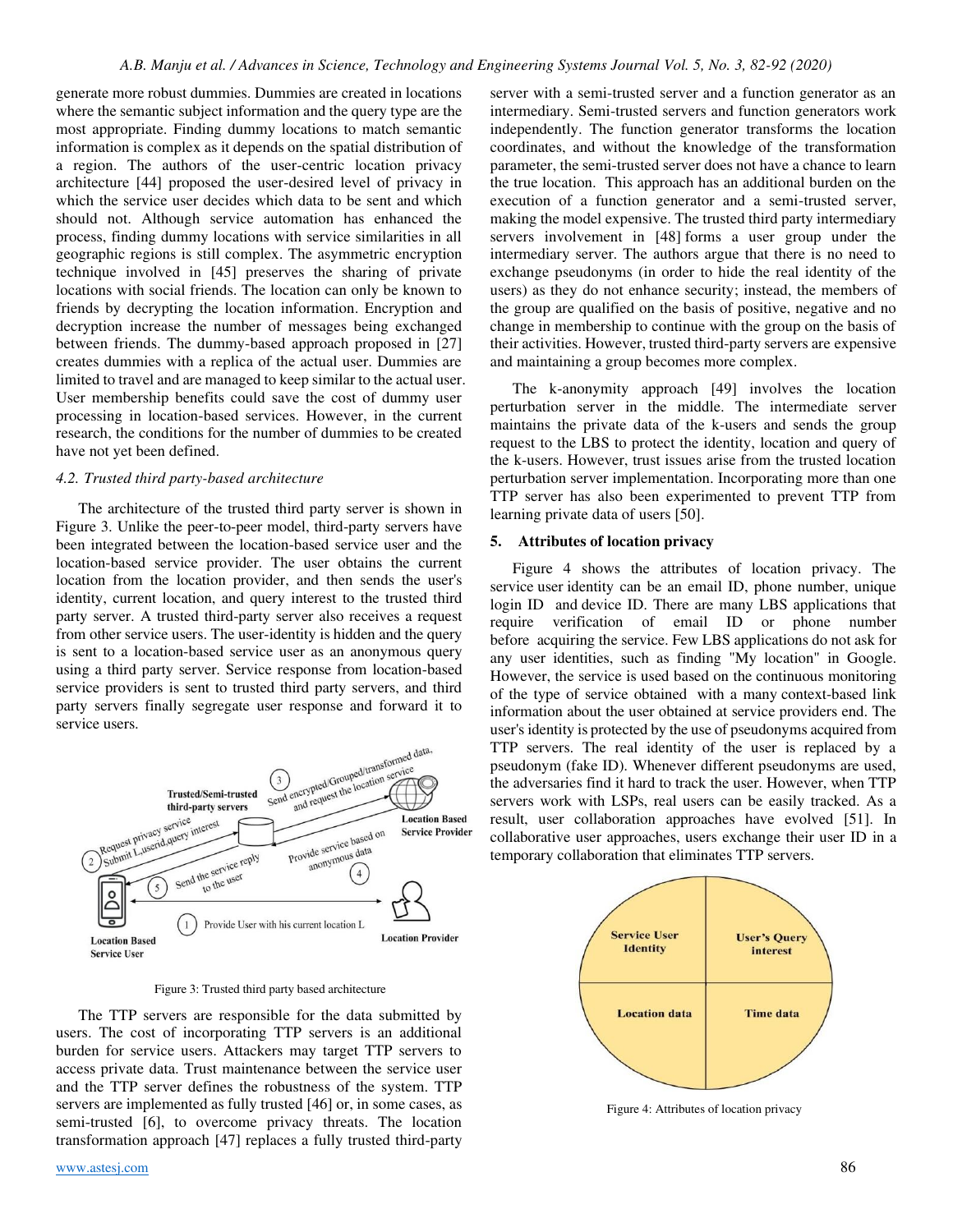**The location data** of the user is the primary information used as the basic attribute that is required for the LBS service. Based on the location data, service users home location, the office address and the school address of the children can be obtained.The security attribute "location" is obtained from service users based on their service usages. When users obtain location-based services on a continous basis, user trajectory data can be easily mapped with location updates. The location of the user is protected by

- Add noisy locations to the real location of the user [52]
- Location transformation approaches:real location of the user is transformed to other neighboring locations [53]
- Group-based service procurements: Exchange the location of the users with group members [54]

**The time data**, acquired by the adversaries is linked with other attributes to coordinate the users' activities depending on the time of the day. The exact time of the service request is delayed by the user to hide the timing of the service request from the user. Time transformation will help third party intruders to record the delay in the user's request for service instead of actual time.

Information on the users ' **query** reveal their personal interest, which becomes the key information for personalized online advertisements. To hide users ' query interest, there are models such as crypto-algorithms that encrypt the query at the users' end and decrypt it in the service providers end. There are different types of models that add noise data to the exact query information. The addition of noise data to the exact query must not delay the quality of the service provided to the user. In this regard, the user collaboration approaches have helped by adding a collaborative user query, and the intermediate server approach has helped users to hide their identity by adding other users from the same region.

The PIR (Private Information Retrieval) technique was used to reduce computational latency [55]. The specific query of the user is anonymized with the help of expanding the size of the region from the location of the user. The query response for all the locations in the region is stored in the local database . Users retrieve an accurate query response from the local database. The requirement and trust of the local database is not defined. Protecting the privacy in continuous queries creates more complexity [56]. Fake queries are added to the actual queries in order to anonymize the query of the user. Fake queries inserted into the actual queries must be contextually linked to the location of the user in order to avoid attackers toremove the fake queries. In [56], a query pool is built for each location, which provides queries from the historical query request provided by different users. However, the processing of large queries for single users creates additional burden for service providers.

In general, the privacy preservation models degrade the precision of information submitted to the service providers and target to acquire the services accurately without compromising the service quality.

#### *5.1. Location Privacy*

[www.astesj.com](http://www.astesj.com/) 87 Location privacy threat is the leakage or misuse of service users' location information by the service providers or other adversaries [57]. The most popularly used protection scheme is the dummy-based models. Semantic location-related information is used to generate realistic dummies [31]. However, the number

of dummies to be generated is not defined. Dummy locations are generated within a circular area where the actual location is centered [30]. However, there is a high risk of exposure to the centered real location. Most dummy-based models are designed to generate realistic dummies, and similarly, the attributeconscious scheme [58] uses location attributes to generate dummies in the context of location query probabilities. Vehicular location privacy protection based on the vehicles in their proximity is implemented in [51], but the dynamic collaboration has the risk of management of the dynamic group. Another vehicular privacy protection model [59] enhanced the dynamic group formation technique by introducing local hotspots and global hotspots. The positive activities of the group members act as a credit to join the group each time. The collaborative approach in [40] suggests that TTP servers to be replaced by service users device resources, and user collaborative groups need a central controller. The multidimensional privacy protection model [60] with both location and query protection is targeted and based on the model, the semi-anonymous server is incorporated to direct the request to a service provider. The accuracy of the results of the query may be degraded in this model.

### *5.2. Query Privacy*

Query privacy protection prevents adversaries from accessing accurate query information. Basically, query protection schemes fall into two broad categories, such as query obfuscation techniques [61] and dummy query insertion techniques [62]. Query protection scheme "Dummy-Q" [56] eliminates TTP servers by using mobile resources to store the query pool system in order to optimally store the queries used by the quad tree system. Cloud servers [63] prevent location and query directly from being submitted to service providers. The user submits the enlarged region where the service is needed, and the encrypted data related to the region is sent to the cloud server where the cloud server assists the user in the requested service. In [64], the TTP server is used to collaborate with users and to send a collaborative query request to the service provider where the TTP servers trust is not defined. The work proposed in [5] presents on how cloud servers can effectively replace TTP servers, and how users can gain greater privacy on the basis of homomorphic encryption.

### *5.3. User Identity Privacy*

The online user identity associated with online user activities defines user behavior patterns and serves as the perfect information for personalized recommendations and advertisements. Identity protection models of users are comparatively less focused than the location and query protection, as the achievement of location privacy and query privacy completely undermine the identity of the user. In general, the pseudonyms replace the identity of the user. Dynamic pseudonyms are used to protect the identity of users. Pseudonyms are used to hide the identity of service users [65]. The gametheoretic approach has been implemented in [66] in order to protect the identity and location of the service user's privacy.

### *5.4. Privacy metrics*

Wide range of privacy metrics are used to measure the protection achieved. Privacy in location-based service is achieved by using a fake identity, encrypted or anonymized query and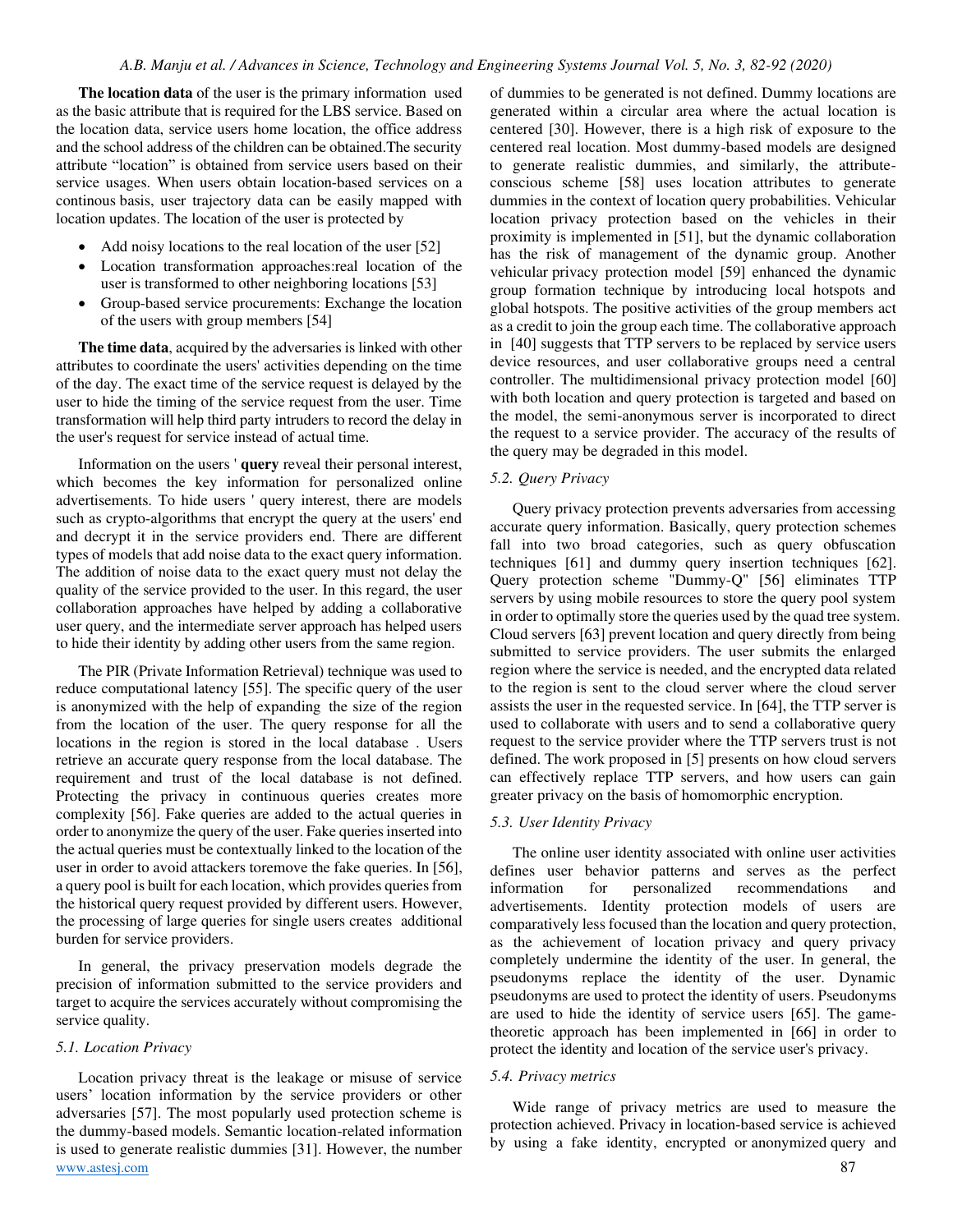location instead of actual name, queryand location. The purpose of the privacy measure is to evaluate any breach attempted by an attacker. The most common privacy metrics used are

• Entropy (H)

The most widely used metric inspired by the Shannon Information Theory is entropy [67]. Entropy is a logarithmic measure of the number of states with a significant probability, explicitly and the states with a substantial probability of being occupied. Entropy is used by modifying it according to their considered parameters. In general entropy is defined in Eq.(1)

$$
H = \sum_{i=1}^{K} P_i \log P_i \tag{1}
$$

Where  $P_i$  is defined in Eq.(2)

$$
P_i = Q_i \quad / \left( \sum_{i=1}^K Q_i \right) \tag{2}
$$

Maximum entropy is achieved when all K locations have the same query probability Q, as shown in Eq.(3)

$$
H_{\text{max}} = \log_2 K \tag{3}
$$

The higher the value of entropy, greater the privacy achieved.

• Single location exposure risk (SE)

The probability of exposing the actual location of the service user from the group of locations chosen for anonymity is single location exposure risk [30]. The exposure probability of single location from the group of location points D<sub>i</sub> is shown in Eq.(4)

$$
\frac{1}{D_i} \tag{4}
$$

The probability of exposing the actual location of the user from the group of locations termed as 'set n'is defined in Eq.(5)

$$
SE = \frac{1}{n} \sum_{i=1}^{n} \frac{1}{|D_i|}
$$
 (5)

The lesser the value of SE, the greater the privacy.

• Trajectory Exposure Risk (TE)

Number of dummy trajectories m, in which s defines the number of trajectories that overlap, and (m-s) trajectories that do not overlap [30]. The trajectory exposure risk is determined as in  $Eq.(6)$ 

$$
TE = \frac{1}{(m-s) + T_s} \tag{6}
$$

where T<sub>s</sub>is the total overlapping trajectories present in the group of trajectories formed by the user. TE value is aimed ata minimum to achieve higher privacy.

• Distance deviation (dd)

The mean value of offset distance between the location position of real trajectory and the dummy trajectory [30] is defined in Eq.(7)

$$
dd = \frac{1}{n} \sum_{t=1}^{n} \left( \left( \frac{1}{m} \sum_{j=1}^{m} L_{dist} \left( RL^{t}, DL_{j}^{t} \right) \right) \right) \tag{7}
$$

where m is the number of dummy trajectories, t is time instance and  $(RL<sup>t</sup>, DL<sup>t</sup>)$  is the distance between each location position in the real and dummy trajectory. Minimum distance deviation defines maximum privacy.

• Distance deviation degree  $(D_{degree})$ 

The distance deviation degree is the mean value of distance deviation(dd) and radius (|R|) of the circular area defined for dummy locations generation [30]. When n is the number of dummy locations the  $D_{degree}$ isdefined as in Eq. (8)

$$
D_{degree} = ((\frac{1}{n} \sum_{i=1}^{n} dd_i) / |R|) \times 100
$$
 (8)

Lesser the D<sub>degree</sub> value, maximum privacy is achieved.

• Temporal similarity between real and the dummy trajectory  $(Sim_t)$ 

The temporal difference between the real and the dummy trajectory should be minimum in order to increase privacy [30]. The temporal similarity is defined in Eq.(9)

$$
\text{Sim}_{t} = \frac{||(\mathbf{t}' - \mathbf{t})||}{\Theta} \tag{9}
$$

where t' is the query request time of real trajectory and t is the query request time of dummy trajectory. 'ϴ'is maximum time threshold defined by the user and  $|| \cdot ||$  is the normalization. The higher the value of Sim<sub>t</sub>, the maximum privacy is achieved.

• Spatial similarity between the real and the dummy trajectory  $(Sim<sub>S</sub>)$ 

The spatial similarity between the real and the dummy trajectory is measured using Eq.(10)

$$
\text{Sim}_S = \frac{||\langle x, y \rangle, \langle x', y' \rangle||}{\delta} \tag{10}
$$

in which  $\langle x, y \rangle$  is the spatial position of real location and  $\langle x', y' \rangle$ is the spatial position of the dummy location.  $\delta$  is the maximum spatial threshold set by the users [30]. The higher value of Sims achieves higher privacy value.

Anonymous area requirement  $(A<sub>Area</sub>)$ 

The anonymous area requirement is 100% when the anonymous area determined satisfies the anonymous area defined by the user [12]. If (Amin==A), then AArea is 100%,where Amin is the minimum area defined by the user and A is the anonymous area determined. The higher the value of AArea, the maximum the privacy. However, it increases the processing cost as well.

Position protection (PP)

The position protection [12] is defined in Eq. (11)

$$
PP=((x',y')^{P}-(x,y))(x',y')^{P}
$$
 (11)

in which  $(x', y')^P$  is the number of all dummy positions and  $(x,y)$ is the actual position.The maximum value of PP leads to maximum privacy.

• Trajectory protection (TP)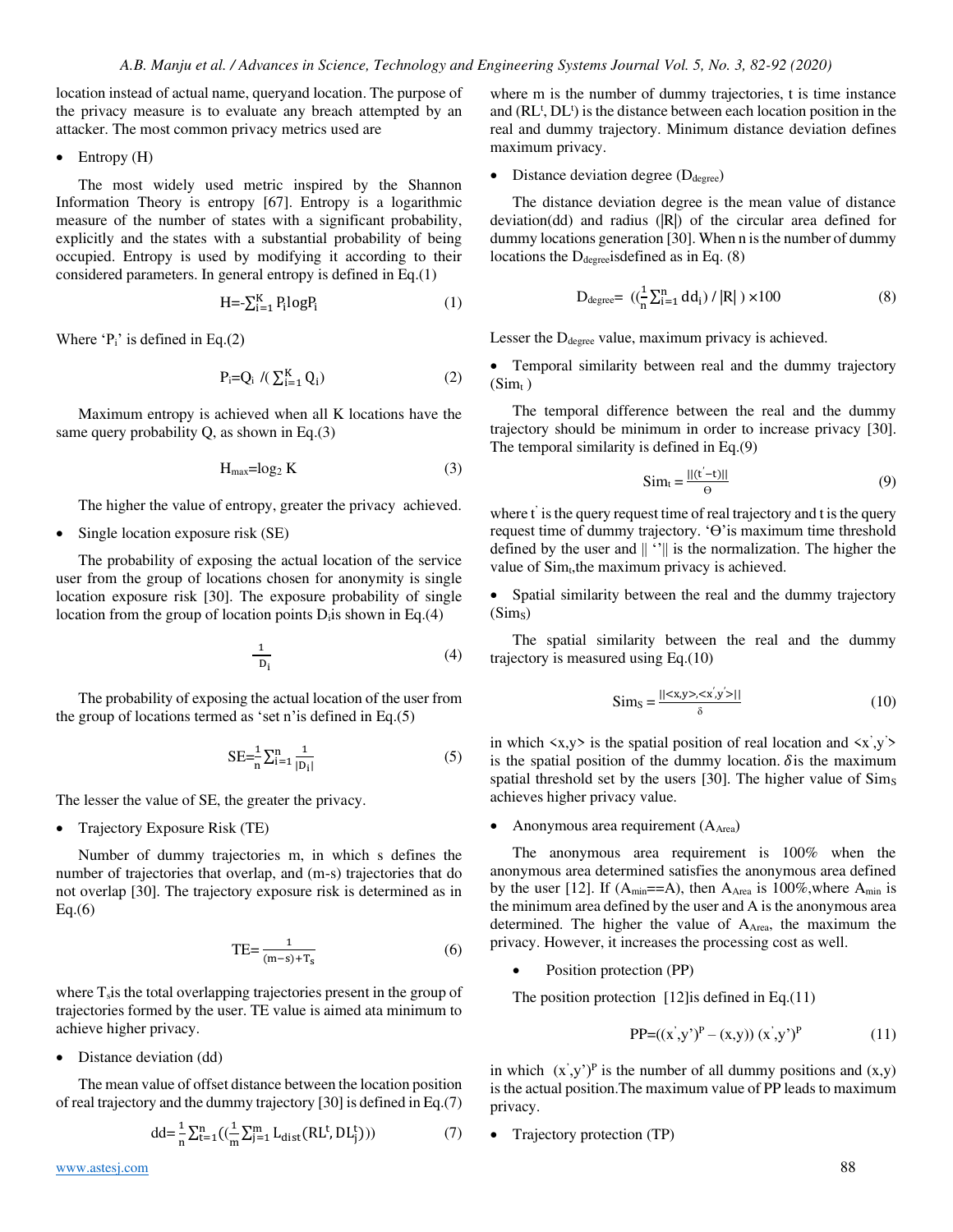The trajectory protection [12] is determined based on the number of valid trajectories. When  $S_T$  represents the total valid trajectories, the trajectory protection is determined using Eq.(12)

$$
TP = (S_T - 1) S_T \tag{12}
$$

The maximum the value of TP, the maximum is the privacy achieved.

## **6. Research motivation of integrating fog computing in privacy models**

The analysis of the privacy protection models presents the existing downsides in the current protection models. For example, in the context of peer-to-peer architecture, users are solely responsible for forwarding the request to service providers. Users need to take care of protection techniques such as data encryption, user collaboration, local storage, and user mobility. When users are in emergency situations such as the abduction of attackers, road accidents, trapped in the forest, and other such activities, they will not be able to take complex steps to use the location services and could increase their risk of being trapped in the hands of strangers.

Considering TTP as a solution for peer-to-peer approaches, they are also of concern to users. TTP servers are designed to forward user service requests in a privacy-friendly manner, but the risk of single-point failure attacks [68] is unsolvable. The risk of trusting anonymous servers is always a matter of concern. Instead of defining TTP servers as fully trusted, research focused on semitrusting servers. The semi-trusted servers [6] were implemented to store encryption keys, encrypted data of the users' collaboration details and other details related to the users. The problem with semi-trusted servers is that they might get collaborated with third party-service providers to map the users' private data.

Traditional location-based services are provided to customers through centralized cloud-based approaches. Cloud computing policies have been satisfying customers as they evolved, but the huge increase in data movements from and to cloud computing has degraded the quality of the service it provides to customers. Centralized cloud computing has therefore evolved to serve customers in a promising way, without compromising the quality of services in a decentralized manner. The promising solution for decentralized computing is termed as fog computing by Cisco [69]. Fog computing serves customers at the edge of the network (at their local ends) and the data is being processed with the help of networking resources [68]. Further, if necessary, the data will be sent to the cloud for processing. The promising fog computing solution has the following advantages: proximity to end-users, geographical distribution, optimum resource utilization, low latency, reduced network traffic, improved service quality and a superior computing environment for users. By acquiring the benefits of fog in research, fog computing can fit into privacypreserving LBS models instead of traditional TTP servers.

### **7. Existing fog integrated privacy preservation models**

The characteristics of fog computing, such as improved security, decentralized control, improved latency, local computing, stimulate many researchers to incorporate fog. The fog computing technique is used in many recent works as local computing. The benefits of fog computing are used by the incorporation of fog nodes [70]. IoT devices are used to implement the location privacy protection algorithms by incorporating surveillance cameras in the location of users, and to forward the user request to service providers [71]. Fog-based privacy preservation technique [72], implemented fog servers to store encrypted data, and users are provided with decryption keys from the location service provider. Keys are generated based on the region of division; therefore, vehicles entering the region will only be able to access the region key. In [73], TTP servers are replaced by fog servers to eliminate single point failure attacks and to store cache data.

### **8. Proposed Fog incorporated approaches**

Based on previous deliberations, it is clear that there is a strong need for privacy preservation techniques that makes existing privacy policies more user-friendly. In addition, the integration of fog servers will bring enormous benefits to service users, service providers and global green computing benefits [74]. Resources between the source (end users) and the destination (cloud servers)



Figure 5: Trusted third party as fog server

#### *8.1. Fog Server as TTP*

The architecture of fog server as intermediate server is shown in Figure 5. The user obtains the current location from the location provider and then sends the user's identity, current location, and query interest to the fog server. A fog server also receives a request from other service users. The user-identity is hidden and the query is sent to a location-based service user as an anonymous query using a fog server. Service response from the location-based service provider is sent to fog server, and fog server finally segregates user response and forwards it to service users.Fog servers are intermediate servers set up by fog service providers at the edge of the network with the help of edge resources. The fog servers are proposed to establish at the locations where the fog services are required the most (based on the number of tasks forwarded to the cloud from that location). The fog servers established in such locations can act as the TTP servers for privacy protection models. The local map information can be stored in fog servers for easy updates and retrievals.

The research gaps identified are

• Frequency of the cache data update

Fog servers are deployed with available idle resources from end-users [75] and therefore have fewer resources than the cloud. Cache memory in fog is used for faster access to location-based data stored in fog [73]. Cache memory must be updated on the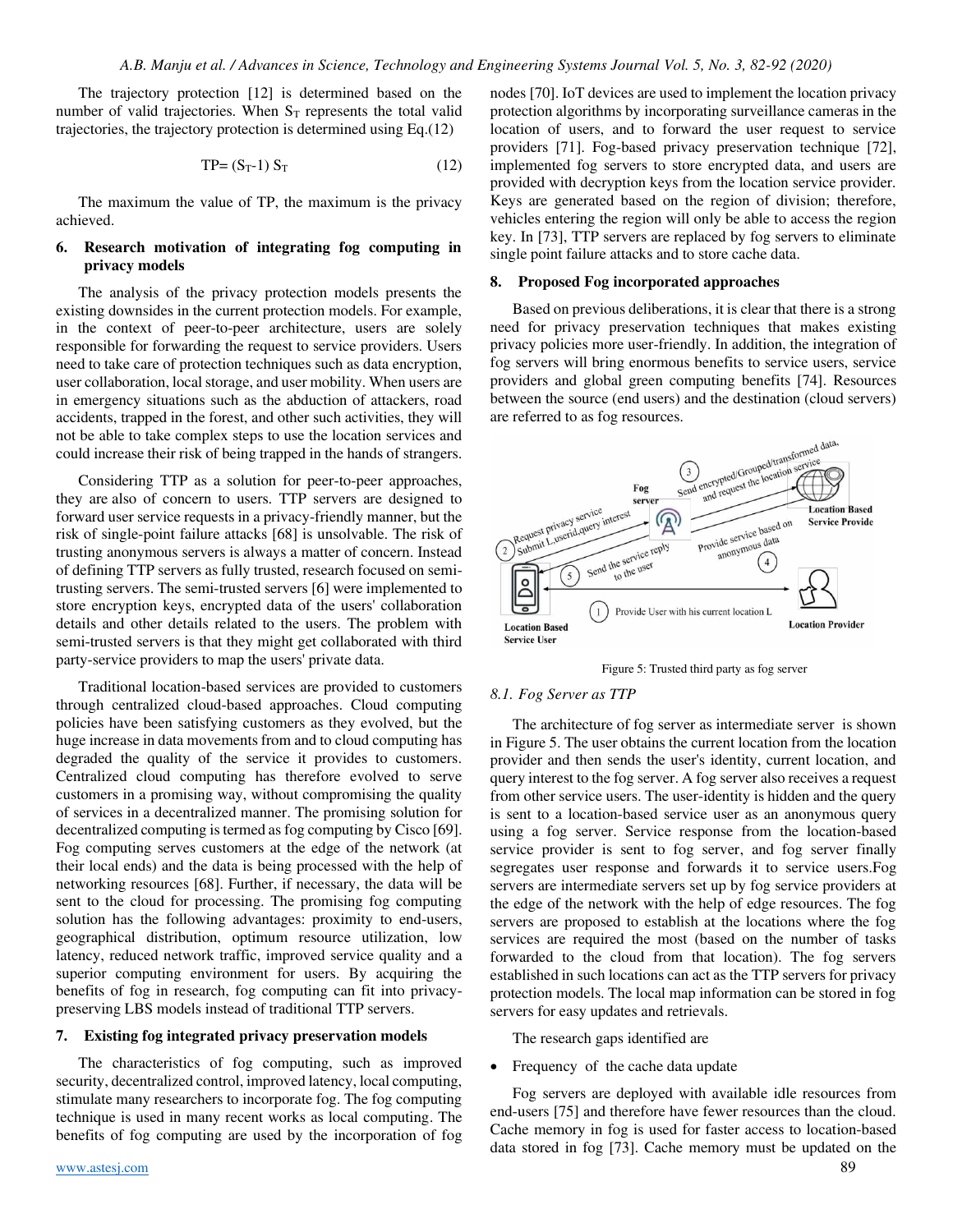basis of the newest data accessed by users. It is therefore necessary to focus on updating the cache memory frequency based on the availability of the cache memory and to use the cache efficiently.

#### • Optimal utilization of fog resources

The fog resources are deployed at each location based on the requirements and the focus of utilizing the resources optimally plays a major role in fog services. Fog resource optimization focused on recent works [76] [77]emphasizes the importance of optimized resource utilization in fog services.

• Security issues in fog storage

Fog computing services are expected to face many security issues other than those inherited from cloud [78] Cloud servers are deployed and maintained by a single party, while fog servers take on a variety of deployment options, such as end-users, cloud providers, and internet providers [79]. Trust issues while using ecommerce services, insiders attack fog providers, secure data storage and authentication issues prevail in fog services [80].

#### *8.2. User collaborative approach*

The architecture of user collaborative fog incorporation is shown in Figure 6. Intially, the users from a proximity colloborate into a group and a group representative is chosen among them.Then each user obtains the current location from the location provider, then sends the user's identity, current location, and query interest to the fog server as a group request. A fog server also receives a request from other service users groups. The useridentity is hidden and the query is sent to a location-based service user as an anonymous query using a fog server. Service response from location-based service provider is sent to fog server, and fog server finally segregates user response and forwards it to service users. Further, the group representative segragates the users request and sends it to each user. In this approach two level anonymization is achieved, one at user level and the other at fog server level.



Figure 6: User collaborative approach incorporating fog

[www.astesj.com](http://www.astesj.com/) 90 User collaborative techniques reduce the risk of third party dependence; however, they increase the burden on the user side. Peer-to-peer computing [81] is gaining popularity due to the increasing number of smart devices and their computational capabilities. Users are reluctant to establish peer-to-peer computation as there is a need to establish trust between peers. The key challenge is to establish cooperation between devices owned by different individuals [82]. Influenced by online social

networking sites, individual social relations are on the rise every day [83]. Consider, for example, a device user from home interacts with a friend in the office or a family member in the neighborhood. These interactions will set up a device-to-device relationship to work together for peer computational task. Relationships are established in the framework of mutual cooperation. However, for the benefit of others,no device voluntarily establishes communication. In such situations, the previous history of device assistance helps the devices to help eachother. Incentive mechanisms will bring satisfactory benefits for users of devices in order to build a fair relationship between devices.

The ultimate aim of collaborative computing is to establish a user group that is physically or socially connected. These group members exchange their privacy attributes, such as their identity, location and query in order to acquire privacy-friendly locationbased services.

The research gaps identified are

• Defining trust between users

Trust between users during collaboration is critical in collaborative approaches. In collaboration with a group, no single user must leave the system until all the users in the group are prompted to benefit equally. Trust models are developed based on user history, and online or offline user relationships.

• Central authority to manage the user group

The group's central representative leads the group in a positive direction in the models of user collaboration. The selection of a central group representative is an open issue in collaborative strategies.

• Automated dynamic group formation

 The pervasive nature of mobile devices always forms a dynamic group, as proximity users are not always the same. The policy focusing on the benefit of the group members must push LBS users to join the secure LBS group.

• Incentives for the collaborative members

Collaborative user work is being developed to eliminate thirdparty servers [77]. Voluntary involvement of users in collaboration is difficult because users become greedy and are unable to use their resources for the benefit of others. Incentive mechanisms for such collaborative models are needed to encourage users to participate in collaboration, where a user acting as a representative will receive incentives from all other users [84]. The implementation of an effective reward system will ensure productive cooperation between users.

#### **9. Conclusion**

The location-based services are increasingly gaining significance along with the increasing utilization of mobile devices. The survey presents an overview of the evolution of the privacy preservation models of location-based services. The work describes the current research attainment of fog-integrated models of privacy preservation for location-based services. The research benefits and issues are described in detail and the opportunities to integrate the fog into the current user-collaboration approach and trusted third party approach are proposed. The research outcomes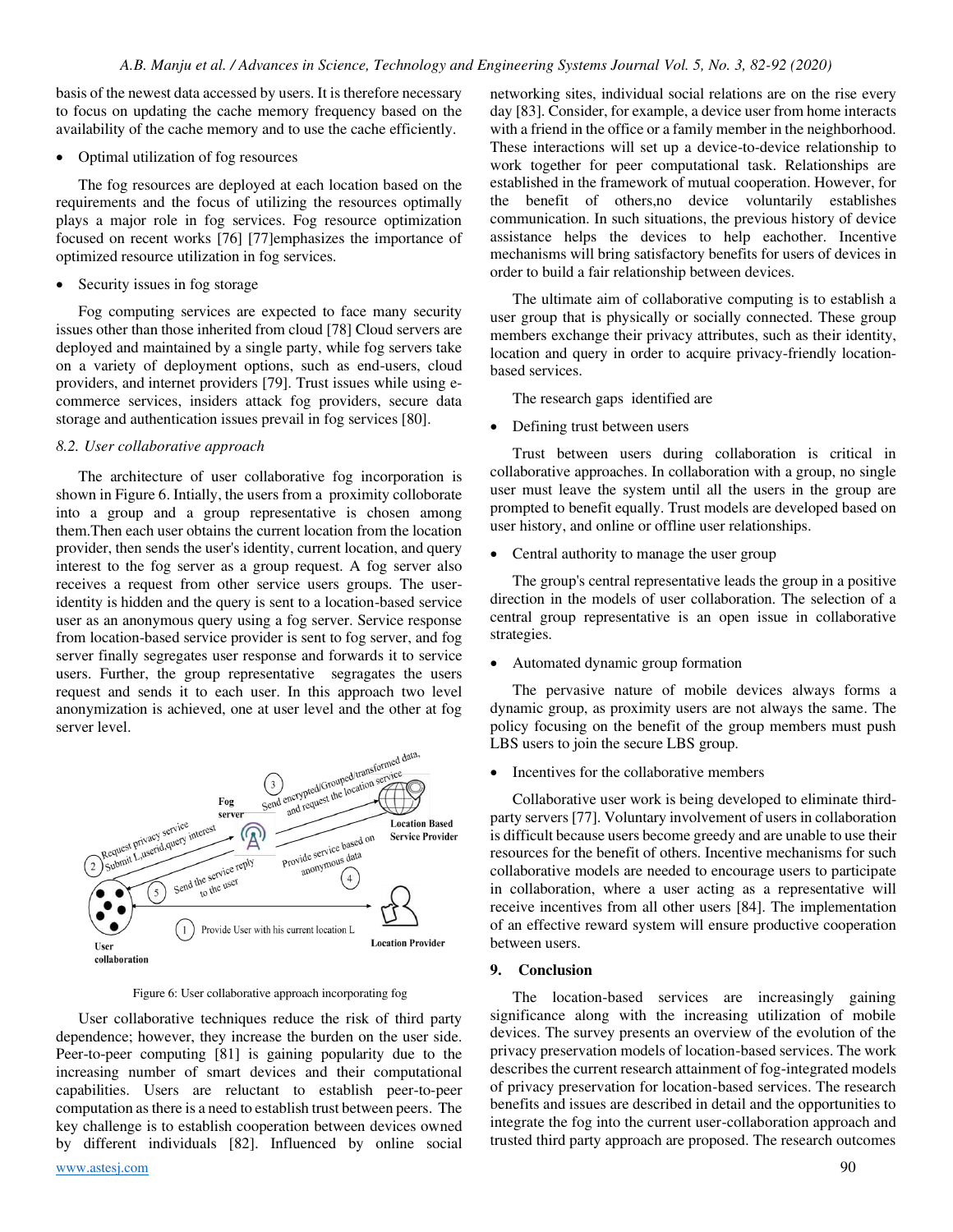provide a better understanding of the current research scenarios of privacy preservation techniques and future directions in integrating advanced computing paradigms such as fog computing in the privacy preservation approaches. The survey provides directions for many fog integrated robust privacy approaches in order to gain market adoptions soon.

#### **References**

- [1] J. Raper, G. Gartner, H. Karimi, and C. Rizos, "A critical evaluation of location based services and their potential," *J. Locat. Based Serv.*, vol. 1, no. 1, pp. 5–45, 2007.
- [2] Ryan Goodrich, "Location-Based Services: Examples and Uses," *Https://Www.Businessnewsdaily.Com*, 2013. [Online]. Available: https://www.businessnewsdaily.com/5386-location-based-services.html. [Accessed: 06-Dec-2019].
- [3] T. Xu and Y. Cai, "Feeling-based location privacy protection for locationbased services," in *Proceedings of the ACM Conference on Computer and Communications Security*, 2009, pp. 348–357.
- [4] W. Luo, Y. Lu, D. Zhao, and H. Jiang, "On Location and Trace Privacy of the Moving Object Using the Negative Survey," *IEEE Trans. Emerg. Top. Comput. Intell.*, vol. 1, no. 2, pp. 125–134, 2017.
- [5] H. Zhu, R. Lu, C. Huang, L. Chen, and H. Li, "An efficient privacypreserving location-based services query scheme in outsourced cloud," in *IEEE Transactions on Vehicular Technology*, 2016, vol. 65, no. 9, pp. 7729– 7739.
- [6] J. Chen, K. He, Q. Yuan, M. Chen, R. Du, and Y. Xiang, "Blind Filtering at Third Parties: An Efficient Privacy-Preserving Framework for Location-Based Services," *IEEE Trans. Mob. Comput.*, vol. 17, no. 11, pp. 2524–2535, 2018.
- [7] "Cisco Fog Data Services," 2015. [Online]. Available: https://www.cisco.com/c/en/us/products/cloud-systems-management/fogdata-services/index.html. [Accessed: 17-Apr-2019].
- [8] S. Zhang, X. Li, Z. Tan, T. Peng, and G. Wang, "A caching and spatialanonymity driven privacy enhancement scheme in continuous locationbased services," *Futur. Gener. Comput. Syst.*, vol. 94, pp. 40–50, 2019.
- [9] T. Peng, Q. Liu, D. Meng, and G. Wang, "Collaborative trajectory privacy preserving scheme in location-based services," *Inf. Sci. (Ny).*, vol. 387, pp. 165–179, 2017.
- [10] D. Wu, Y. Zhang, and Y. Liu, "Dummy location selection scheme for kanonymity in location based services," in *Proceedings - 16th IEEE International Conference on Trust, Security and Privacy in Computing and Communications, 11th IEEE International Conference on Big Data Science and Engineering and 14th IEEE International Conference on Embedded Software and Systems*, 2017, pp. 441–448.
- [11] Q. A. Arain *et al.*, "Clustering Based Energy Efficient and Communication Protocol for Multiple Mix-Zones Over Road Networks," *Wirel. Pers. Commun.*, vol. 95, no. 2, pp. 411–428, Jul. 2017.
- [12] G. Li, Y. Yin, J. Wu, S. Zhao, and D. Lin, "Trajectory Privacy Protection Method Based on Location Service in Fog Computing," in *Procedia Computer Science*, 2019, vol. 147, pp. 463–467.
- [13] T. Rodden, A. Friday, H. Muller, and A. Dix, "A lightweight approach to managing privacy in location-based services," in *2 nd International workshop on mobile commerce*, 2002, no. Equator-02-058, pp. 15–24.
- [14] C. Bisdikian *et al.*, "Intelligent pervasive middleware for context-based and localized telematics services," in *Proceedings of the ACM International Workshop on Mobile Commerce*, 2002, pp. 15–24.
- [15] A. Dey and L. Barkuus, "Location-Based Services for Mobile Telephony : a Study of Users ' Privacy Concerns," in *IFIP Conference on Human-Computer Interaction*, 2013, pp. 702–712.
- [16] L. Barkhuus, "Privacy in Location-Based Services, Concern vs. Coolness," 2004.
- [17] H. Xu, H. H. Teo, and B. C. Y. Tan, "Predicting the adoption of locationbased services: The role of trust and perceived privacy risk," in *Association for Information Systems - 26th International Conference on Information Systems, ICIS 2005: Forever New Frontiers*, 2005, pp. 897–910.
- [18] V. Johnson, R. Torres, B. Phillips, and A. Rahnamaee, "Continued Usage of Location-Based Services: Privacy Risk Impact on Motivation and Adoption," *Inf. Q.*, vol. 1, no. 1, pp. 1–17, 2014.
- [19] C. Y. Chow, M. F. Mokbel, and X. Liu, "A peer-to-peer spatial cloaking algorithm for anonymous location-based service," in *GIS: Proceedings of the ACM International Symposium on Advances in Geographic Information Systems*, 2006, pp. 171–178.

[www.astesj.com](http://www.astesj.com/) 91 [20] C. Y. Chow, M. F. Mokbel, and W. G. Aref, "The new casper: Query

processing for location services without compromising privacy," *ACM Trans. Database Syst.*, vol. 34, no. 4, pp. 763–774, 2009.

- [21] B. Niu, Z. Zhang, X. Li, and H. Li, "Privacy-area aware dummy generation algorithms for location-based services," *2014 IEEE Int. Conf. Commun. ICC 2014*, pp. 957–962, 2014.
- [22] C. Zhang and Y. Huang, "Cloaking locations for anonymous location based services: A hybrid approach," *Geoinformatica*, vol. 13, no. 2, pp. 159–182, 2009.
- [23] F. Liu, K. A. Hua, and Y. Cai, "Query l-diversity in Location-Based Services," in *Tenth International Conference on Mobile Data Management: Systems, Services and Middleware , IEEE.*, 2009, pp. 436–442.
- [24] S. Wang and X. Sean Wang, "In-device spatial cloaking for mobile user privacy assisted by the cloud," in *Proceedings - IEEE International Conference on Mobile Data Management*, 2010, pp. 381–386.
- [25] Y. Wang, D. Xu, X. He, C. Zhang, F. Li, and B. Xu, "L2P2: Location-aware location privacy protection for location-based services," in *Proceedings - IEEE INFOCOM*, 2012, pp. 1996–2004.
- [26] H. Zhu, F. Liu, and H. Li, "Efficient and Privacy-Preserving Polygons Spatial Query Framework for Location-Based Services," *IEEE Internet Things J.*, vol. 4, no. 2, pp. 536–545, 2017.
- [27] T. Hara, A. Suzuki, M. Iwata, Y. Arase, and X. Xie, "Dummy-Based User Location Anonymization under Real-World Constraints," *IEEE Access*, vol. 4, pp. 673–687, 2016.
- [28] M. Zeng, K. Zhang, J. Chen, and H. Qian, "P3GQ: A practical privacypreserving generic location-based services query scheme," *Pervasive Mob. Comput.*, vol. 51, pp. 56–72, 2018.
- [29] S. Zhang, K. K. R. Choo, Q. Liu, and G. Wang, "Enhancing privacy through uniform grid and caching in location-based services," in *Future Generation Computer Systems*, 2018, vol. 86, pp. 881–892.
- [30] J. Zhang, X. Wang, Y. Yuan, and L. Ni, "RcDT: Privacy Preservation Based on R-Constrained Dummy Trajectory in Mobile Social Networks," *IEEE Access*, vol. 7, pp. 90476–90486, 2019.
- [31] G. Sun *et al.*, "Location privacy preservation for mobile users in locationbased services," in *IEEE Access*, 2019, vol. 7, pp. 87425–87438.
- [32] H. Huang, G. Gartner, J. M. Krisp, M. Raubal, and N. Van de Weghe, "Location based services: ongoing evolution and research agenda," *J. Locat. Based Serv.*, vol. 12, no. 2, pp. 63–93, 2018.
- [33] "Location-Based Services Market Predicted to Hit \$157.34 billion by 2026." [Online]. Available: https://www.alliedmarketresearch.com/pressrelease/location-based-services-market.html. [Accessed: 06-Dec-2019].
- [34] "Global mobile phone internet user penetration 2019 | Statista," 2018. [Online]. Available: https://www.statista.com/statistics/284202/mobilephone-internet-user-penetration-worldwide/. [Accessed: 06-Dec-2019].
- [35] J. Bell, "Angry Birds and ' leaky ' phone apps targeted by NSA and GCHQ for user data," *The Gaurdian*, 2014. [Online]. Available: http://www.theguardian.com/world/2014/jan/27/nsa-gchq-smartphone-appangry-birds-personal-data. [Accessed: 05-Dec-2019].
- [36] O. Jan, A. J. Horowitz, and Z. R. Peng, "Using global positioning system data to understand variations in path choice," *Transp. Res. Rec.*, no. 1725, pp. 37–44, 2000.
- [37] A. Y. Xue, R. Zhang, Y. Zheng, X. Xie, J. Huang, and Z. Xu, "Destination prediction by sub-trajectory synthesis and privacy protection against such prediction," *Proc. - Int. Conf. Data Eng.*, pp. 254–265, 2013.
- [38] C. Bettini, X. S. Wang, and S. Jajodia, "Protecting privacy against locationbased personal identification," in *Lecture Notes in Computer Science (including subseries Lecture Notes in Artificial Intelligence and Lecture Notes in Bioinformatics)*, 2005, vol. 3674 LNCS, pp. 185–199.
- [39] K. Fawaz, H. Feng, and K. G. Shin, "Anatomization and Protection of Mobile Apps Location Privacy Threats," in *24th USENIX Security Symposium (USENIX Security 15)*, 2015, pp. 753–768.
- [40] R. Gupta and U. P. Rao, "Achieving location privacy through CAST in location based services," *J. Commun. Networks*, vol. 19, no. 3, pp. 239–249, 2017.
- [41] M. Han *et al.*, "Cognitive Approach for Location Privacy Protection," *IEEE Access*, vol. 6, pp. 13466–13477, 2018.
- [42] W. Sheng, H. Jiafeng, Z. Hui, W. Hanyi, and L. Fenghua, "A collaborationbased scheme for location-based services with incentive mechanism," *Chinese J. Electron.*, vol. 27, no. 2, pp. 310–317, 2018.
- [43] T. Dimitriou and N. Al Ibrahim, "'I wasn't there'—Deniable, privacy-aware scheme for decentralized Location-based Services," *Futur. Gener. Comput. Syst.*, vol. 86, pp. 253–265, 2018.
- [44] R. Dewri and R. Thurimella, "Exploiting service similarity for privacy in location-based search queries," *IEEE Trans. Parallel Distrib. Syst.*, vol. 25, no. 2, pp. 374–383, 2014.
- [45] R. Schlegel, C. Y. Chow, Q. Huang, and D. S. Wong, "Privacy-Preserving